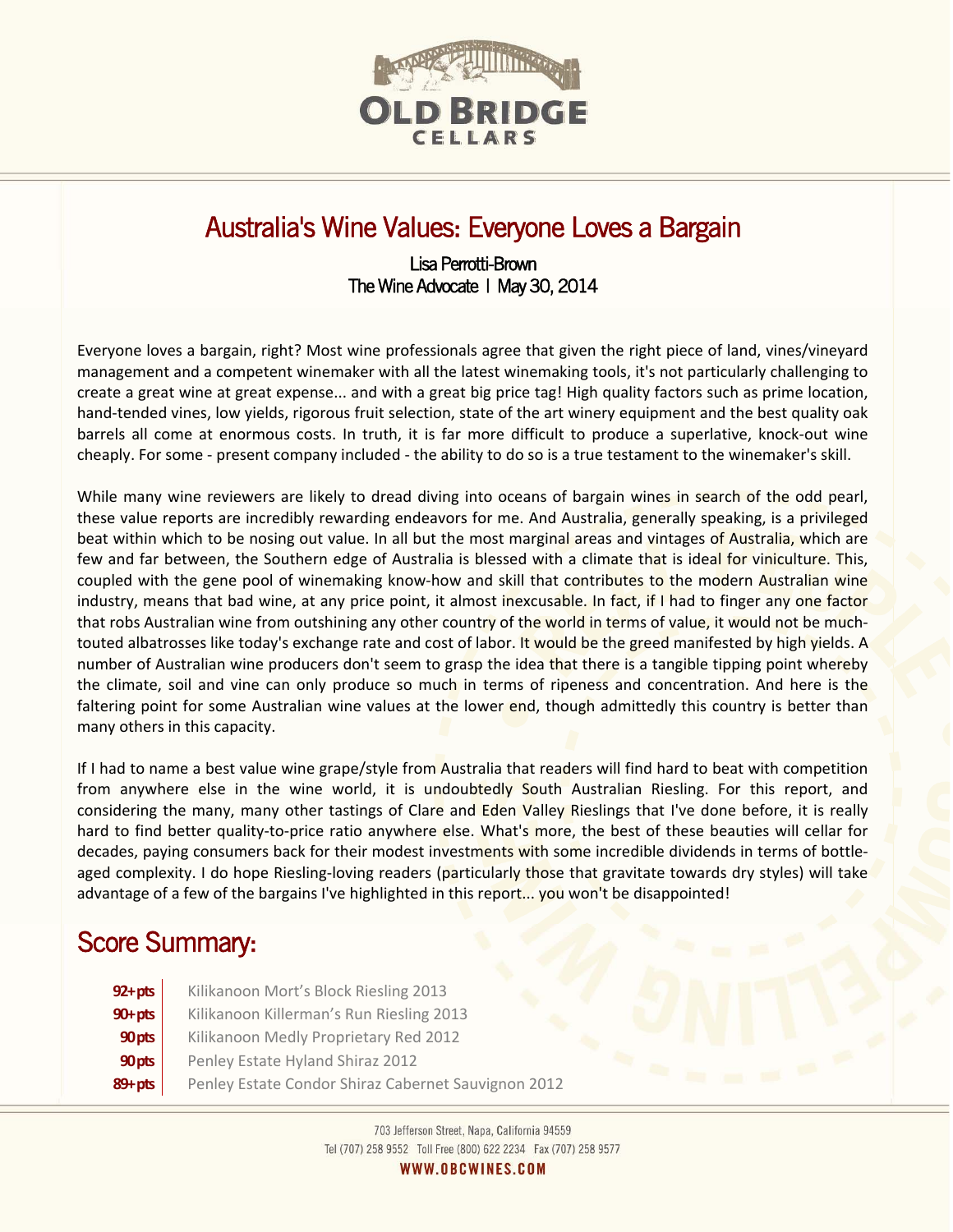

| 89 pts | Kilikanoon Killerman's Run Cabernet Sauvignon 2012     |
|--------|--------------------------------------------------------|
| 89 pts | Kilikanoon Killerman's Run Grenache Shiraz Mataro 2012 |
| 89 pts | Penley Estate Phoenix Cabernet Sauvignon 2012          |
| 88 pts | Penley Estate Aradia Chardonnay 2012                   |
| 87 pts | Kilikanoon Skilly Valley Pinot Gris 2013               |
| 87 pts | Kilikanoon Killerman's Run Shiraz 2012                 |

# Full Reviews:

## **92+ pts Kilikanoon Mort's Block Riesling 2013**

The 2013 Mort's Block Riesling is youthfully reticent on the nose with freshly squeezed lemons, yuzu zest and chalk dust plus hints of white pepper and dill seed coming through. Wonderfully intense and tightly knit in the mouth, the very crisp acid creates plenty of tension through the long, mineral-laced finish. Drink it 2015 to 2023+.

## **90+ pts Kilikanoon Killerman's Run Riesling 2013**

With expressive, forward notes of white peaches, lime cordial and pink grapefruit accented by a touch of wet slate, the light-bodied and dry 2013 Killerman's Run Riesling has a very crisp line of lively acidity cutting through the fruit before it finishes long and clean. Drink it now to 2018+.

## **90 pts Kilikanoon Medly Proprietary Red 2012**

Medium garnet-purple colored and offering a pronounced nose of red and black plums, mulberries and black cherry preserves with touches of Szechuan pepper, dusty earth and cardamom, the medium to full-bodied 2012 The Medley GSM gives plenty of expressive red and black fruit flavors in the mouth complemented by pepper and spice accents, a medium level of rounded tannins, and a long finish with a racy acid lift. Drink it now to 2018.

## **90 pts Penley Estate Hyland Shiraz 2012**

Medium to deep garnet-purple in color, the 2012 Hyland Shiraz has a profound nose of ripe black cherries, mulberries and black plums with suggestions of baking spices, dried mint and black pepper. Medium to full-bodied with tons of juicy black fruit and menthol-laced flavors, it has a medium level of rounded tannins and a refreshing acid backbone, finishing with great length. Drink it now to 2020+.

## **89+ pts Penley Estate Condor Shiraz Cabernet Sauvignon 2012**

Deep garnet-purple in color, the 2012 Condor Cabernet Shiraz has an expressive nose of warm black cherries, red currants and black raspberries with hints of chocolate-mint and cinnamon toast. Mediumbodied and quite taut in the mouth, it offers a good concentration of muscular berry flavors and chewy tannins, finishing with very good length. Drink it now to 2018+.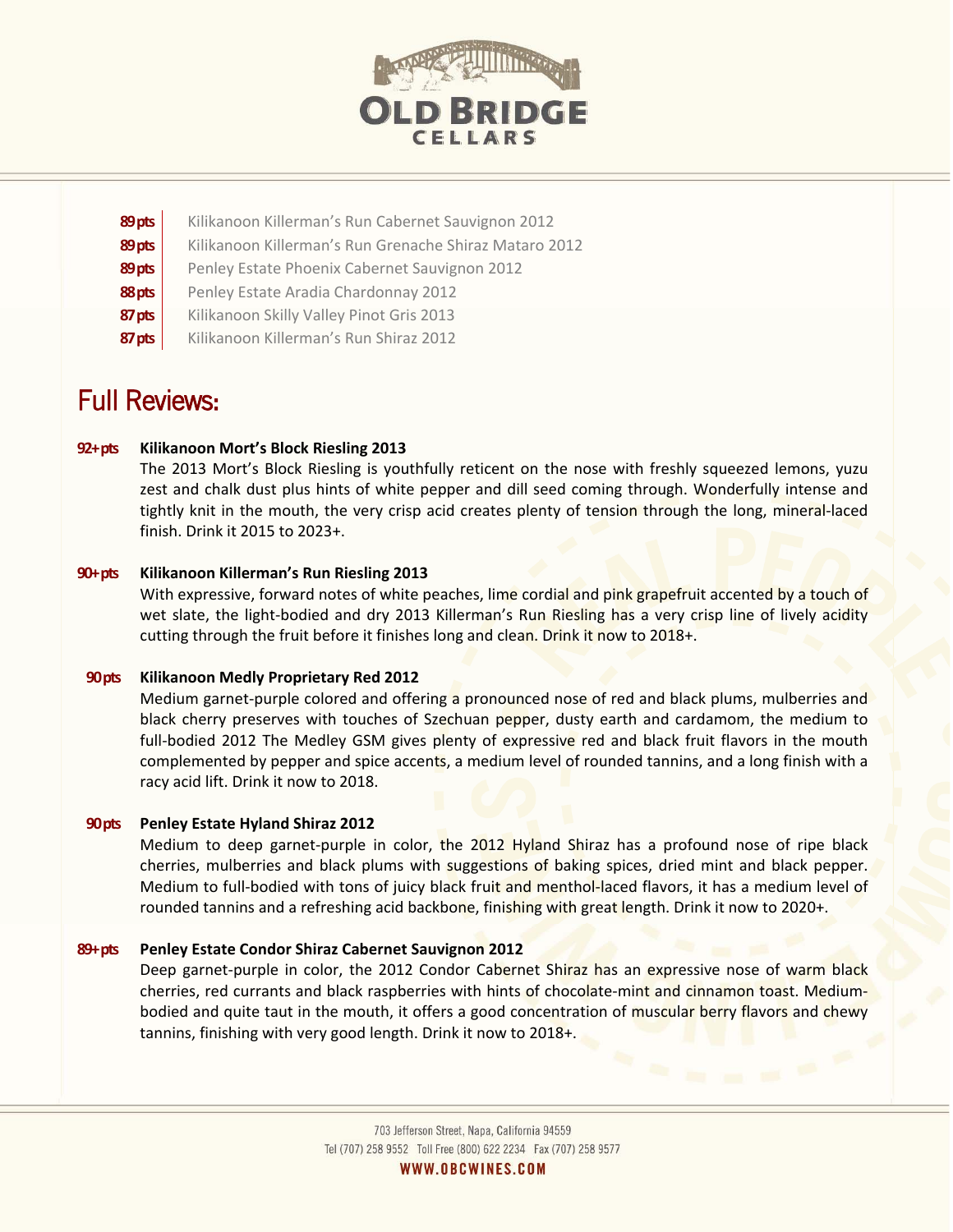

#### **89 pts Kilikanoon Killerman's Run Cabernet Sauvignon 2012**

Deep garnet-purple colored and scented of crushed blackcurrants, black plums and cloves with touches of dried mint and chocolate, the medium-bodied 2012 Killerman's Run Cabernet Sauvignon gives a good intensity of ripe black fruit and minty flavors, a medium level of grainy tannins and a lively acid backbone before it finishes medium to long. Drink it now to 2017.

#### **89 pts Kilikanoon Killerman's Run Grenache Shiraz Mataro 2012**

Medium garnet-purple in color, the 2012 Killerman's Run Grenache Shiraz Mataro is profoundly scented of red currant jelly, stewed red plums and kirsch with underlying eucalyptus and cinnamon stick nuances. Medium-bodied with mouth-filling red berry preserves and baking spice flavors, it has a medium level of velvety tannins, refreshing acid and a finish with good persistence. Drink it now to 2017+.

#### **89 pts Penley Estate Phoenix Cabernet Sauvignon 2012**

Medium to deep garnet-colored, the 2012 Phoenix Cabernet Sauvignon is intensely scented of crushed black and red currants with nuances of eucalyptus, cedar and dried herbs. Medium to full-bodied, it fills the palate with youthful black currant flavors supported by a firm backbone of grainy tannins and lively acid, finishing long. Drink it now to 2018+.

#### **89 pts Penley Estate Aradia Chardonnay 2012**

The 2012 Aradia Chardonnay has subtle notes of Golden Delicious apples, fresh peaches and pears with a waft of allspice. Medium-bodied with a good amount of apple and stone fruit flavors complemented by yeasty suggestions, it has a refreshing acid line and medium to long finish. Drink it now to 2016+.

#### **89 pts Kilikanoon Skilly Valley Pinot Gris 2013**

Opening with a nose of apple sauce, warm pears and allspice with a lemony lift, the light-bodied and dry 2013 Skilly Valley Pinot Gris is refreshing in the mouth and shows a good amount of pure apple and pear flavors before finishing with medium to long persistence. Drink it now to 2016.

#### **89 pts Kilikanoon Killerman's Run Shiraz 2012**

Medium to deep garnet-purple, the 2012 Killerman's Run Shiraz has notes of mulberries, plum preserves and blackberry coulis alongside hints of tar, chargrilled meat and pepper. Medium-bodied, it has a crisp line of acid cutting through the youthful berry and savory flavors, plus chewy tannins to texture the medium to long finish. Drink it now to 2017.

# Other Noted Wines:

#### **Frisk Prickly Riesling 2013**

Opening with a fragrant nose of honeysuckle, fresh grape juice and apples with a hint of allspice, the lightly sparkling and medium-sweet 2013 Prickly Riesling gives plenty of uncomplicated spicy and grapey flavors, has just 9.5% declared alcohol and has a refreshing finish. Drink it now.